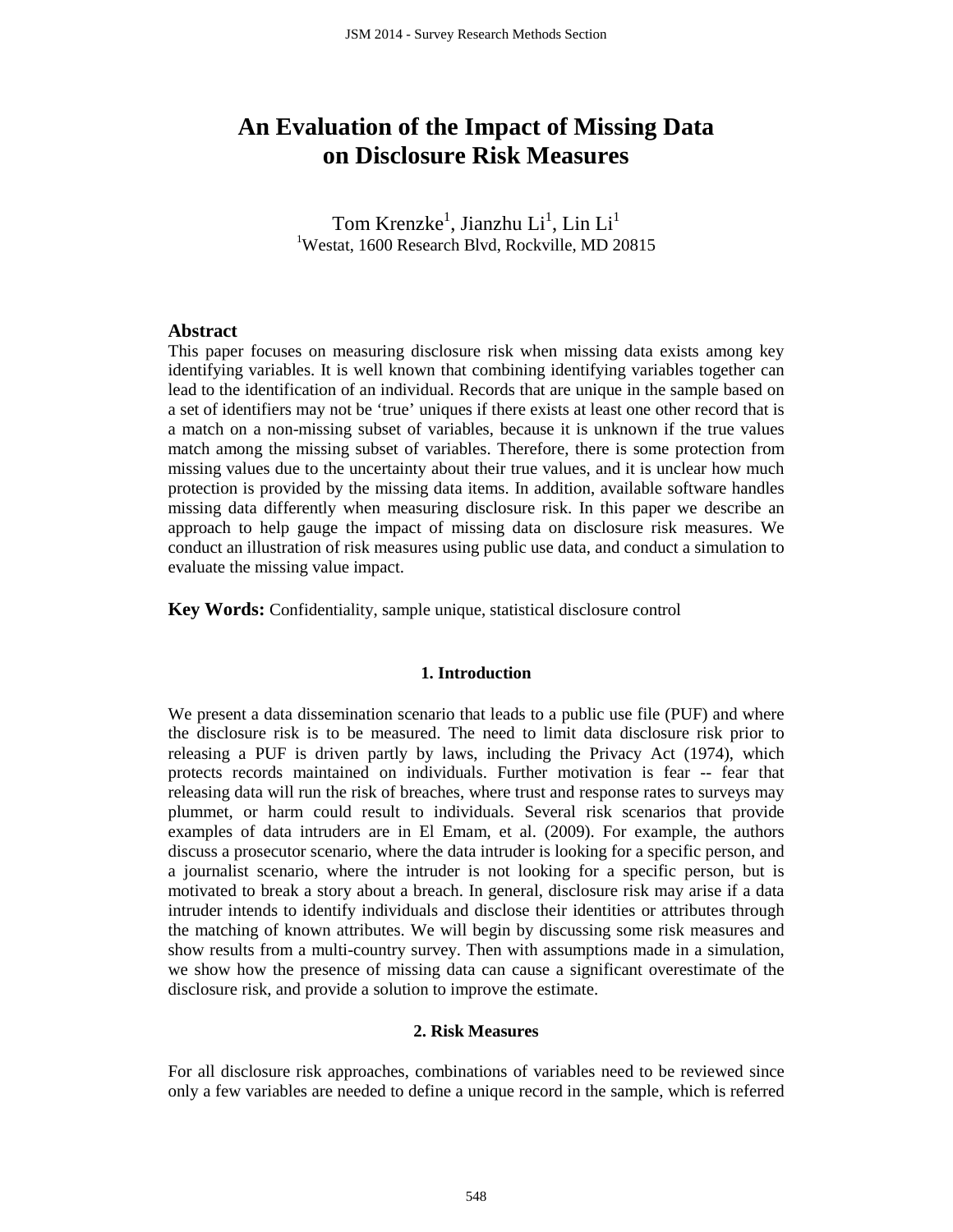to as a sample unique. Identifying sample uniques, or sparse combinations of variables, and gauging their uniqueness in the population is a goal of the disclosure risk measures discussed in this paper. Successful identification of high risk values in the data leads to more efficient disclosure control by targeting the data values associated with high risk. The following are summaries of measures considered in this paper, which are described further in Li and Krenzke (2013).

The Exhaustive Tabulations Assessment (ETA) identifies sample uniques or sparse combinations of variables through exhaustive tabulations. ETA was created and is used at Westat and some government agencies for identifying high risk values. The key variables used for forming the tables are usually indirect identifiers. The ETA algorithm scans exhaustively through all possible multi-dimensional tables defined from the list of key variables, and identifies the records that fall into the sparse cells. Sparse cells refer to the table cells with a cell count (weighted or unweighted) being less than a given threshold rule. If the threshold rule is 2 (unweighted), then the ETA algorithm identifies the sample uniques. The ETA attempts to relate risk in the sample tabulations to the population through setting thresholds based on the sampling weight. A risk score is computed for each data record as the number of times that a record contributes to the sparse cells (number of violations) after scanning and identification are completed.

The Special Unique Detector Algorithm (SUDA) conducts a more intelligent search than the ETA. Elliot, et al. (1998) observed that special uniques have higher chances of being population uniques than sample uniques that are not special (i.e., random uniques). Special uniques are sample uniques on coarser, less detailed attributes, and therefore are more risky than the sample uniques on finer, more detailed attributes, based on the premise that less information to identify a sample unique is more risky. The unique attribute set of a special unique is called minimal sample unique (MSU). The MSU is a set of attributes that can uniquely identify a data record, but none of its subsets are unique. On the other hand, every superset of a unique attribute set, MSU or otherwise, must also be unique. This is referred to as Superset Relationship by Elliot, et al. (2002). The risk of a given record being population unique increases as the size of the MSUs decreases and the number of the MSUs increases. There are different versions of SUDA scores, and we describe and use the following version:

$$
\text{SUBA}=\sum_{s=1}^{M} (R_s \prod_{j=s}^{M} (ATT-j))
$$

where,  $M$  is the user-specified maximum size of attribute set, ATT is the total number of attributes in the dataset,  $R_s$  is the number of MSUs of size s. The number of MSUs of size  $s$  is weighted by the number of distinct paths from the current attribute set to the superset of the user-specified maximum size  $M$ .

We also studied two approaches to estimate re-identification risk. Re-identification disclosure occurs when an intruder correctly matches a target individual in a sample and a unit in the population by an available list of key variables, and identifies the individual. There are several approaches to measuring re-identification risk, including probabilitybased linkage that involves matching the sample file to a population file. An algorithm is discussed in Jaro (1989), and summaries are found in Winkler (1993) and Domingo-Ferrer and Torra (2001). However, the data disseminators may not have access to the population file, and therefore risk measures were developed that explicitly acknowledge the sample was selected from a population, and makes use of the sampling weight and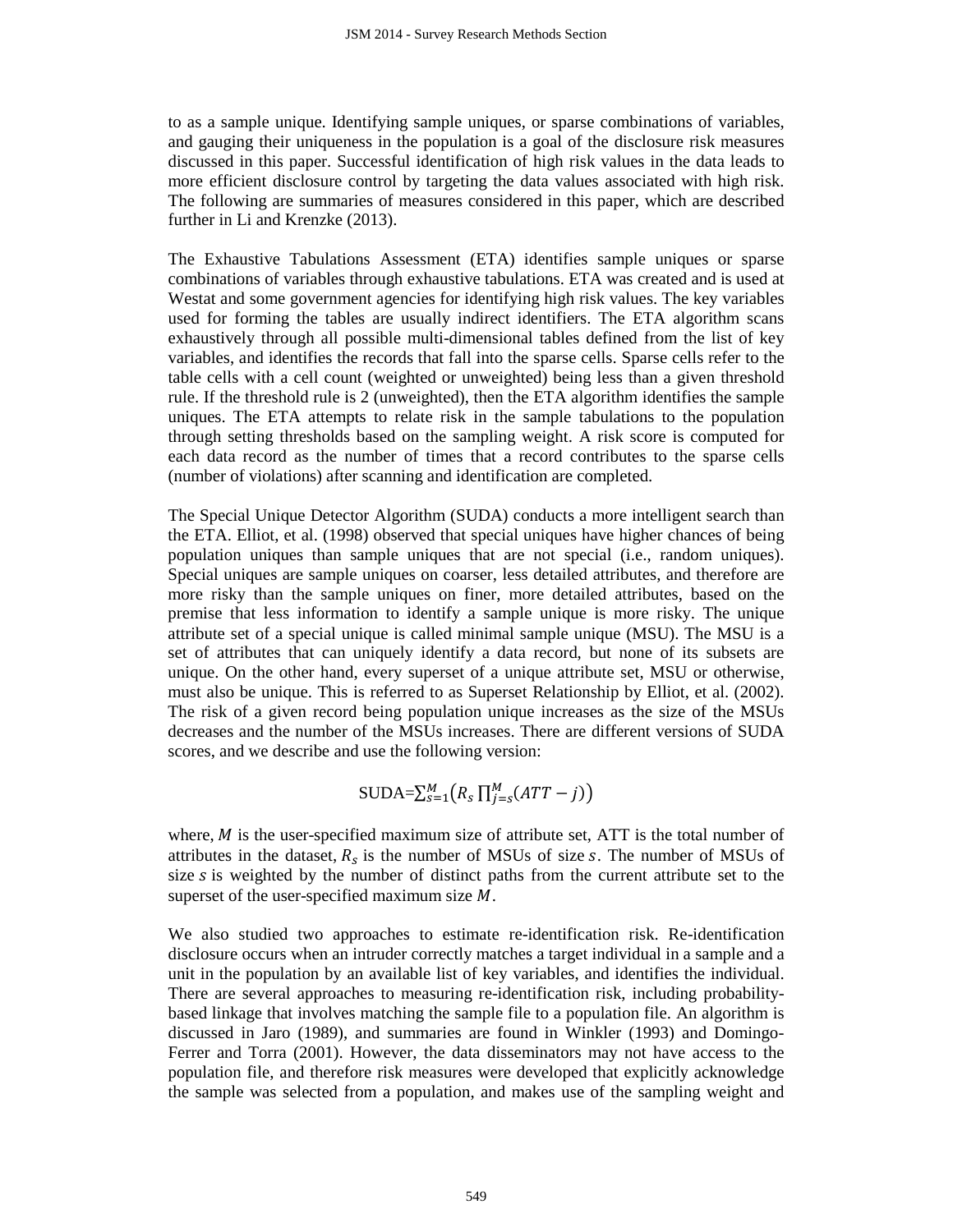models to estimate the re-identification risk. In a multiple dimensional table defined by a set of key variables, let  $F_k$  and  $f_k$  be the population count and the sample count in cell k,  $k = 1, \ldots, K$ , respectively. Under the above assumptions, the probability of reidentification of individual *i* being in cell *k* takes the form  $1/F_k$  when  $F_k$  is known to the intruder (Duncan and Lambert, 1989). The risk is maximum if  $F_k = f_k = 1$ . Benedetti and Franconi (1998) proposed that the uncertainty on  $F_k$  is accounted for by introducing the distribution of the population counts given the sample counts. In this paper, we consider re-identification risk as the probability that a sample unique is a population unique.

Re-identification risk is computed in the Mu-Argus software (available at [http://neon.vb.cbs.nl/casc/Software/MuManual4.2.pdf,](http://neon.vb.cbs.nl/casc/Software/MuManual4.2.pdf) accessed April 14, 2014), which was developed in Europe in a collaborative effort involving Statistics Netherlands. The risk formulas originally come from the negative binomial distribution from Benedetti and Franconi (1998), then Polletini (2003) derived formulas based on approximations of the hypergeometric function. The approximate risk for a cell count equal to 1, or  $f_k = 1$ , is  $r_i = -log(\hat{\pi}_k) \frac{\hat{\pi}_k}{1 - \hat{\pi}_k}$ . The approximations are extended to cell counts greater than 1.

Skinner and Shlomo (2008) developed and investigated approaches to specifying loglinear models that can be used in practice for risk assessment. Focusing on sample unique cases, a risk measure can be expressed as  $r_{1i} = P(F_k = 1 | f_k = 1)$ , where, the *i*th record in the data falls into the  $k$ <sup>th</sup> cell of the table created by the set of key variables. Considering similar model assumptions as previous work (Bethlehem, et al. 1990), suppose  $F_k$  follows independently Poisson model of parameter  $\lambda_k$ ,  $F_k \sim P(\lambda_k)$ . The sample is drawn by Bernoulli sampling with known inclusion probability  $\pi_k$ ,  $f_k|F_k \sim \text{Binom}[F_k, \pi_k]$ . Then the sample counts  $f_k$  also independently follow the Poisson distribution,  $f_k \sim P(\pi_k \lambda_k)$ . According to the Bayes Theorem,  $F_k | f_k \sim P[\lambda_k(1 - \pi_k)] + f_k$ . The risk measure then becomes  $r_{1i} = exp(-\lambda_k(1 - \pi_k))$ . Further assume  $\lambda_k$  are related via the log-linear model, which allows "borrowing strength" between table cells:  $\log \lambda_k = x'_k \beta$ , where,  $x_k$  is a vector depending upon the values of key variables in cell k, and  $\beta$  is the parameter vector. Typically  $x_k$  include main effects and low-order interaction terms of the key variables. The risk measures above can be estimated by replacing  $\lambda_k$  by  $\hat{\lambda}_k = exp(x'_k \hat{\boldsymbol{\beta}}).$ 

### **3. Risk Measure Illustration Using PUF Data**

To illustrate the impact on risk levels of including or not including certain variables in the PUF among the countries, we measured the disclosure risk using the Programme for the International Assessment of Adult Competencies (PIAAC) international PUFs for Round 1. PIAAC is an international study that estimates proficiency in literacy, numeracy, and problem solving. The PIAAC survey was conducted for adults 16-65 in the noninstitutionalized population, resulting in about 5,000 in-person assessments in each of the 24 countries in Round 1. The PIAAC data dissemination process included a review by the countries for the purpose of data coarsening (e.g., recoding) and variable suppression. It was assumed that each country would follow their nationally-established guidelines and the process was done fairly independently among countries. Some countries have very strict rules that caused some variables to be suppressed, while others with no strict rules allowed all data to be released according to Organisation for Economic Co-operative Development (OECD) plans for the international PUF. After the country review was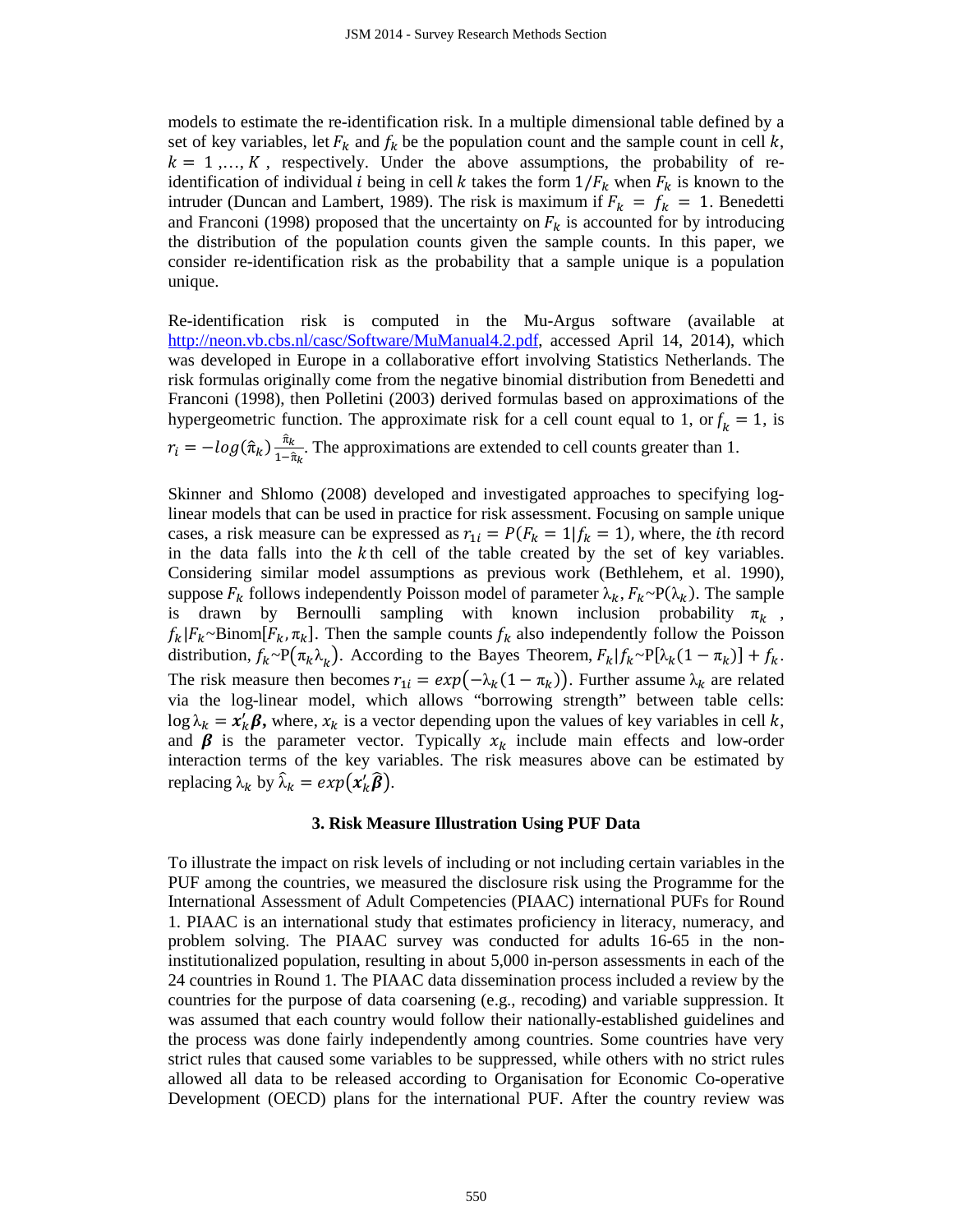completed, the international public use file (PUF) for each country was created. The ten PUF variables used in the risk measure illustration using PIAAC data were (indication of the number of levels in parenthesis): Region (Territorial Level 2  $(TL2)^{1}$  $(TL2)^{1}$  $(TL2)^{1}$  classification), Age (single year, and 5-year intervals), Education attainment (6 categories), Number of people in the household (top-coded at 6), Living with spouse or partner (2), Children present (2), Sex (2), Born in country (2), Computer experience (2), Native speaker (2). The variables Region, Age (single years), and Native speaker were not released by every country. Native speaker was available for all but one of the countries. It should be mentioned that the U.S. TL2 classification is state, which was too small geography for the sample design. Therefore, Census Region (4) was available in the U.S. national PUF, and was used as the Region variable in the risk measure computations. Lastly, one country was excluded from the analysis since their data was not included in the international PUF due to the national confidentiality rules. The following five scenarios, or combinations, of key variables were evaluated.

- Without Region and Age group
- Including Age group but not Region
- Including both Age group and Region
- Including Age (single years) but not Region
- Including both Age (single years) and Region

In this illustration, from the ETA approach we show the percentage of records that are sample unique. The percentage of records that are sample unique was computed from up to 5-way tabulations among the 10 variables. The ETA risk score based on the number of violations of the threshold rule was also generated. For the SUDA approach, the average score was computed, which is the sum of SUDA scores across all cases divided by the total number of cases. For the Mu-Argus measure, the average score was computed, which is the sum of the probabilities of re-identification divided by the total number of cases. The log-linear measure was not included in this illustration due to excessive computation processing time.

Figure 1 shows the results from the ETA approach in terms of the percentage of records that are sample unique on the y-axis for the countries on the x-axis. The chart shows the impact of including Age and Region in the PUF. Starting from the bottom, the orange marks are the risk levels when Age groups and Region are not included on the PUF. The percent sample unique ranges from 0 to 6%. The blue marks show the risk results when Age groups are included. The percent sample unique range jumps up to 5 to 20%. Next we discuss other combinations of Age and Region. The broken lines are due to the variables not being on the PUF for some countries. The green marks are when Age (single years) but not Region is included. The percent sample unique increases quite a bit when going from Age groups in blue, to Age (single years), in green. Next, at about the same level the red marks are when both Age groups and Region are included. And the highest risk, according to this measure, ranging from about 50% to 85%, is when Age (single years) and Region are included. By using an unweighted threshold rule, the ETA approach ignored the population size, and only considered the sample when computing the risk. Figure 2 shows the average SUDA score by country. The results show similar patterns to the ETA percentage sample unique results, albeit different in relative magnitude between the inclusion/exclusion of sets of variables. We mention that SUDA

<span id="page-3-0"></span> $<sup>1</sup>$  See OECD (2013).</sup>  $\overline{a}$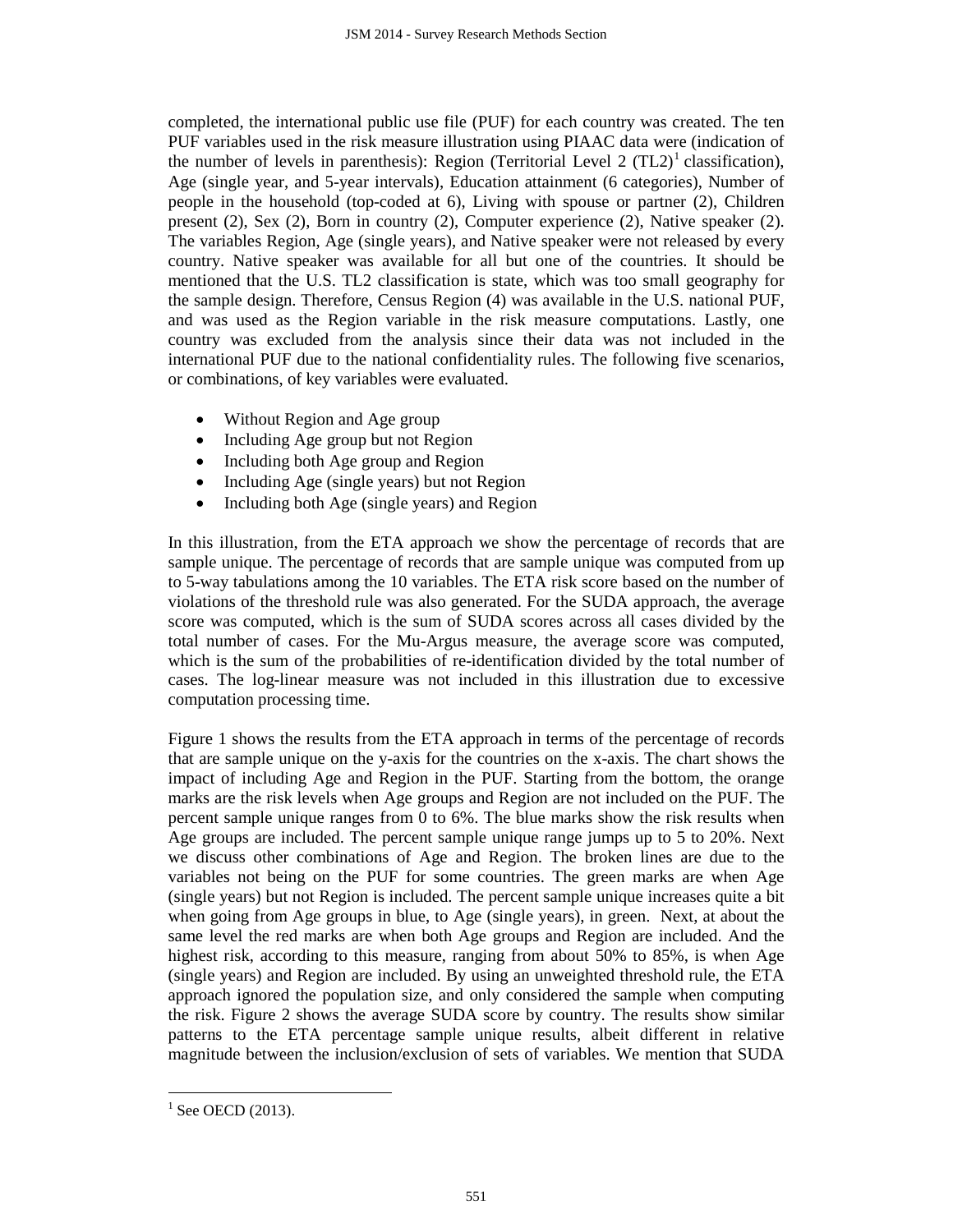was not processed successfully for a small number of countries since they each have one or more very small domains, which causes an error in SUDA. The error occurred when all the cases were identified as unique even before reaching the specified max dimension. There are two possible solutions: 1) drop the small domains, or 2) combine the small domains with others. Although not shown, the ETA risk score based on the number of violations of the threshold rule has similar patterns and relative magnitudes to the average SUDA score between sets of variables released. Li and Krenzke (2013) also confirm with very similar results. A limitation of the percentage of sample unique measure is that the risk rises as the sample size is smaller, even though the sampling rate may be a smaller. Re-identification risk measures attempt to address this issue.



Figure 1. Percentage of records that are sample unique from ETA, by country



**Figure 2.** Average SUDA score, by country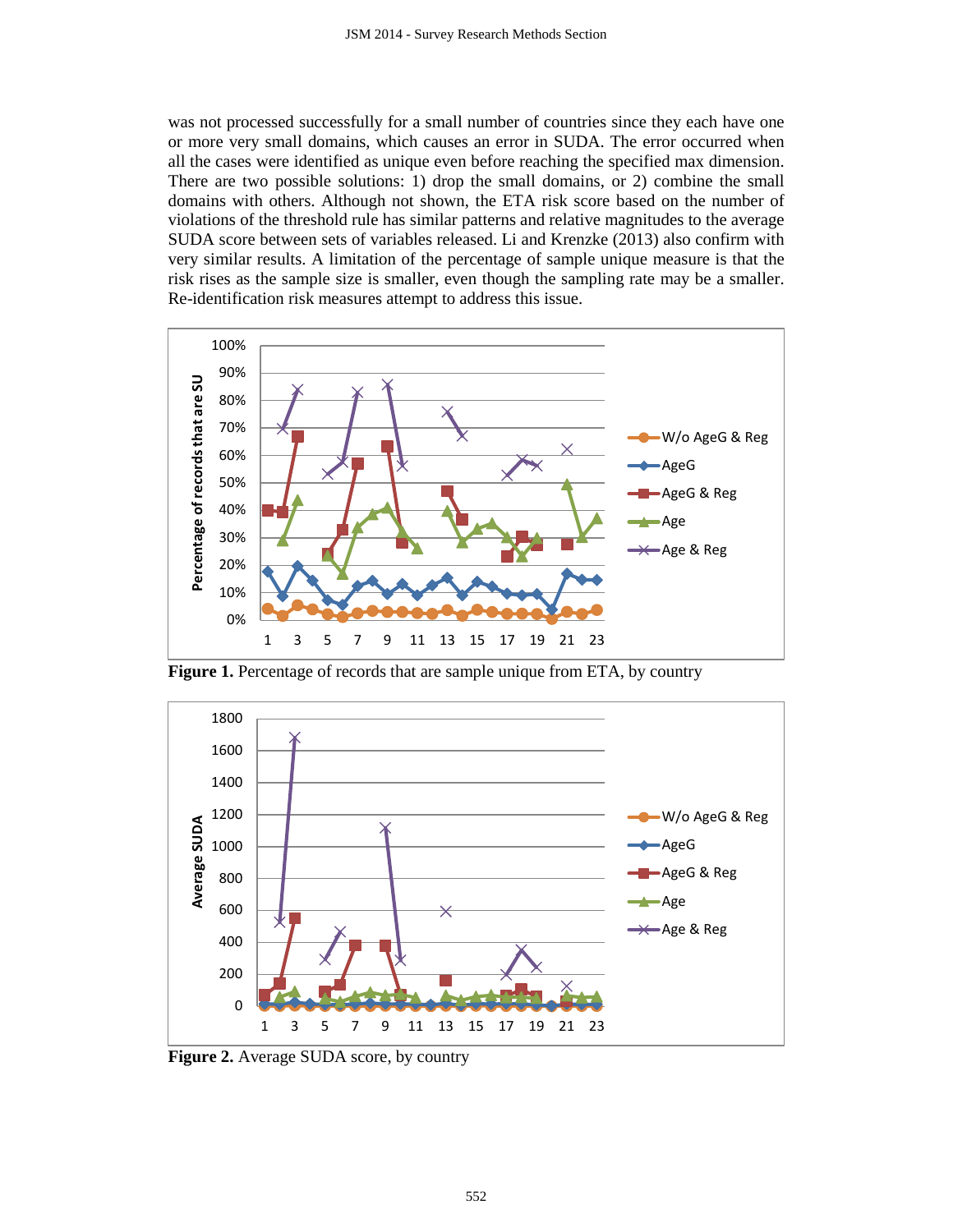The Mu-Argus measure identifies sample uniques among the full cross-classification of the 10 key variables, and then considers whether or not the sample unique is reidentifiable in the population. The expected percentage re-identifiable from the Mu-Argus approach is shown in Figure 3. The results from the Mu-Argus re-identification approach do not follow the same pattern as the ETA and SUDA approaches. In both Figures 2 and 3, the countries are in the same order, sorted by the size of the Mu-Argus measure. The results and conclusion differ depending on the approach. In general, the countries on the right hand side have smaller population sizes than countries on the left hand side. One could use the results to establish a risk threshold to provide guidance to countries as to what to include in the PUF. For example, it might be reasonable to have a threshold of 1%. For the three data points that exceed the threshold, a recommendation based on the threshold rule would be to suppress Age (single years) for two of the countries, and suppress both Age (single years) and Region for the other country.



**Figure 3.** Expected percentage of re-identifable units from Mu-Argus, by country

## **4. Impact of Missing Values on Risk Measure Estimates**

The PIAAC data helped to illustrate the risk measures and the impact of including or excluding certain variables. While the risk computations were being processed, an understanding of how the missing values were treated was needed. For the ETA approach, for each table generated, a complete case analysis is used to determine the sample unique status for each record. For the SUDA, the missing values are treated as a nonmissing category. For the re-identification risk approaches, for Mu-Argus, the missing values are excluded in our application of formulas. For the log-linear modeling approach, the missing values are excluded. Missing values can be treated as a nonmissing category in all approaches if the missing values are set to nonmissing values, like a 7, 8 or 9.

Figure 4 helps to present a simple illustration of the impact of missing values on risk measures. Suppose there are two observations. As shown in the top part of Figure 4, the first record has values for items A, B, and C as 1, 1, and 1, respectively. The  $2<sup>nd</sup>$ observation has values of  $A=1$ ,  $B=1$ , and a missing value for C. All risk measures discussed assume the missing value is not a value equal to 1, and they either treat the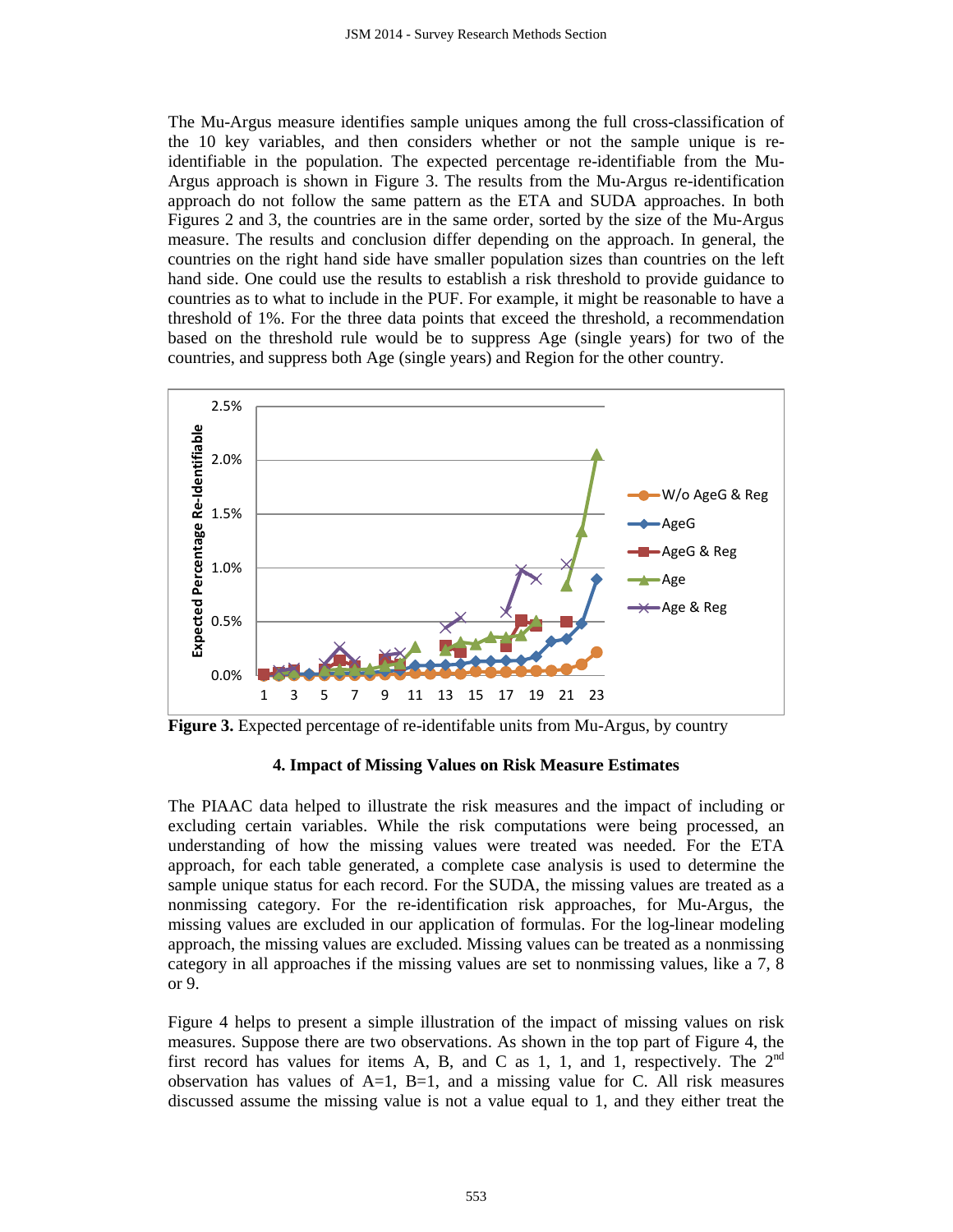missing value as a separate category, or exclude the data record from the risk computation. The estimated risk for observation 1 depends on the missing value in observation 2. For example, if  $C = 0$  or 2, then observation 1 is unique. If  $C = 1$ , then observation 1 is not unique. Therefore, we hypothesize that the existence of missing data inappropriately elevates the estimated risk measure values for the nonmissing cases like observation 1.

| Obs            | A | B |              |
|----------------|---|---|--------------|
| $\mathbf{1}$   | 1 | 1 | 1            |
| $\overline{2}$ | 1 | 1 | $\cdot$      |
|                |   |   |              |
|                |   |   |              |
| Obs            | A | B | C            |
| $\mathbf{1}$   | 1 | 1 | $\mathbf{1}$ |

**Figure 4**. Illustration of the impact of missing values on risk measures

A simulation was conducted in order to look for an approach to improve the estimate of the risk. The base file for the simulation is a fully complete data matrix, consisting of 4,892 records from the U.S. PIAAC PUF with nonmissing data among the 10 key items. The simulation population represents the full sample with all data non-missing. Next, missing values were created for about 20% of the population for the number of persons in the household. Different missing data mechanisms were applied, including missing completely at random (MCAR), missing at random (MAR), and not missing at random (NMAR). In this manner, three sets of 1,000 simulated files of 4,892 records were generated, each differing by the missing data mechanism, and the cases with missing values for the number of persons in the household. For the MCAR mechanism, a simple random sample was selected to generate the missing values. For the MAR mechanism, probabilities were assigned to each records as follows:  $p = 1/(1 + e^{(0.35x_1)})$ , where  $x_1 =$ education attainment. Then for each record, if a uniform random number between the values of 0 an 1 was less than p, then a missing value was created. For the NMAR mechanism,  $p = 1/(1 + e^{(0.55y)})$ , where  $y =$  number of persons in the household.

After the missing values were created, the number of persons in households was temporarily imputed for the sole purpose of measuring the risk. Five imputations were generated using SAS Proc MI for each of the 1000 samples to provide intruder guesses at the true values, while also capturing the uncertainty due to imputation. An ordinal logistic regression imputation model was chosen, and the predictor variables were among the variables used in the PIAAC risk measure computation, namely, Age groups, Education attainment, Sex, Region, and Born in Country.

The schematic in Figure 5 helps to explain the simulation. The risk was computed among all cases and then summarized for the completed (nonmissing) cases (shown in green), which is what is provided in a PUF. On the left is the truth, that is, the full sample with all non-missing data. The left hand side has two pieces shown, 1) the cases that will remain complete, and 2) the cases that will be made missing in the simulation. The middle part of Figure 5 displays the sample with simulated missing values, representing the released PUF. The part on the right in Figure 5 displays the sample with simulated imputed values, which can be thought of as the intruder's guess. We simulated the intruder's guess five times in order to gauge the uncertainty in the guesses.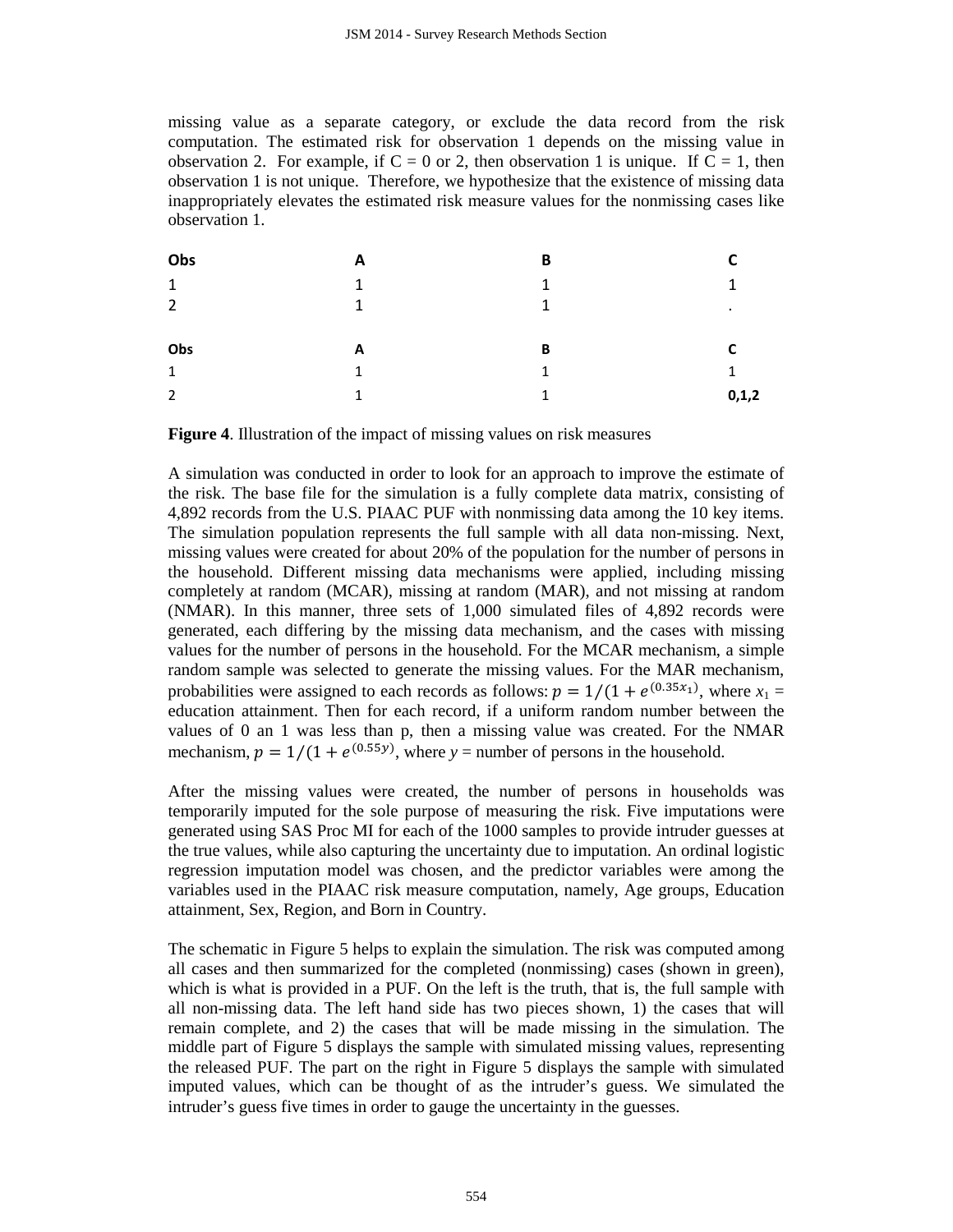

**Figure 5**. Schematic for simulation design

The comparison among the completes, that is, the nonmissing records (or the green parts in Figure 5). Table 1 shows results for the ETA's percentage of the sample that are sample unique for each of the three missing data mechanisms. For MCAR, the percentage sample unique for the full sample is 21.6%. After missing values were created, the percentage sample unique averaged across the 1000 samples was 25.7%, which is significantly higher (18.7% in relative terms) than the true risk. Among the imputed files the percentage sample unique (21.5%) was only 0.5% (in relative terms) lower than the true risk. Very similar results are shown for the other missing types of MAR and NMAR.

**Table 1**. Percentage sample unique, by missing data mechanism

| Missing                  | Percentage Sample Unique |            |                |  |
|--------------------------|--------------------------|------------|----------------|--|
| Type                     | Full sample              | Missing    | <i>Imputed</i> |  |
| <b>MCAR</b>              | 21.6%                    | $25.7\%*$  | 21.5%          |  |
| <b>MAR</b>               | 21.8%                    | $25.6\%$ * | 21.7%          |  |
| <b>NMAR</b>              | 21.5%                    | $25.8\%*$  | 21.3%          |  |
| *significantly different |                          |            |                |  |

The results shown in Table 2 for the Mu-Argus measure on the number of expected reidentified cases is very similar to the ETA results. For MCAR, the expected number reidentifiable for the full sample is 1.9. After missing values are created, the average expected number re-identified was significantly higher (2.3) than the true risk. Among the imputed files the expected re-identified is 1.9, the same as the true risk. As seen in the ETA results, very similar results are shown for the other missing types of MAR and NMAR.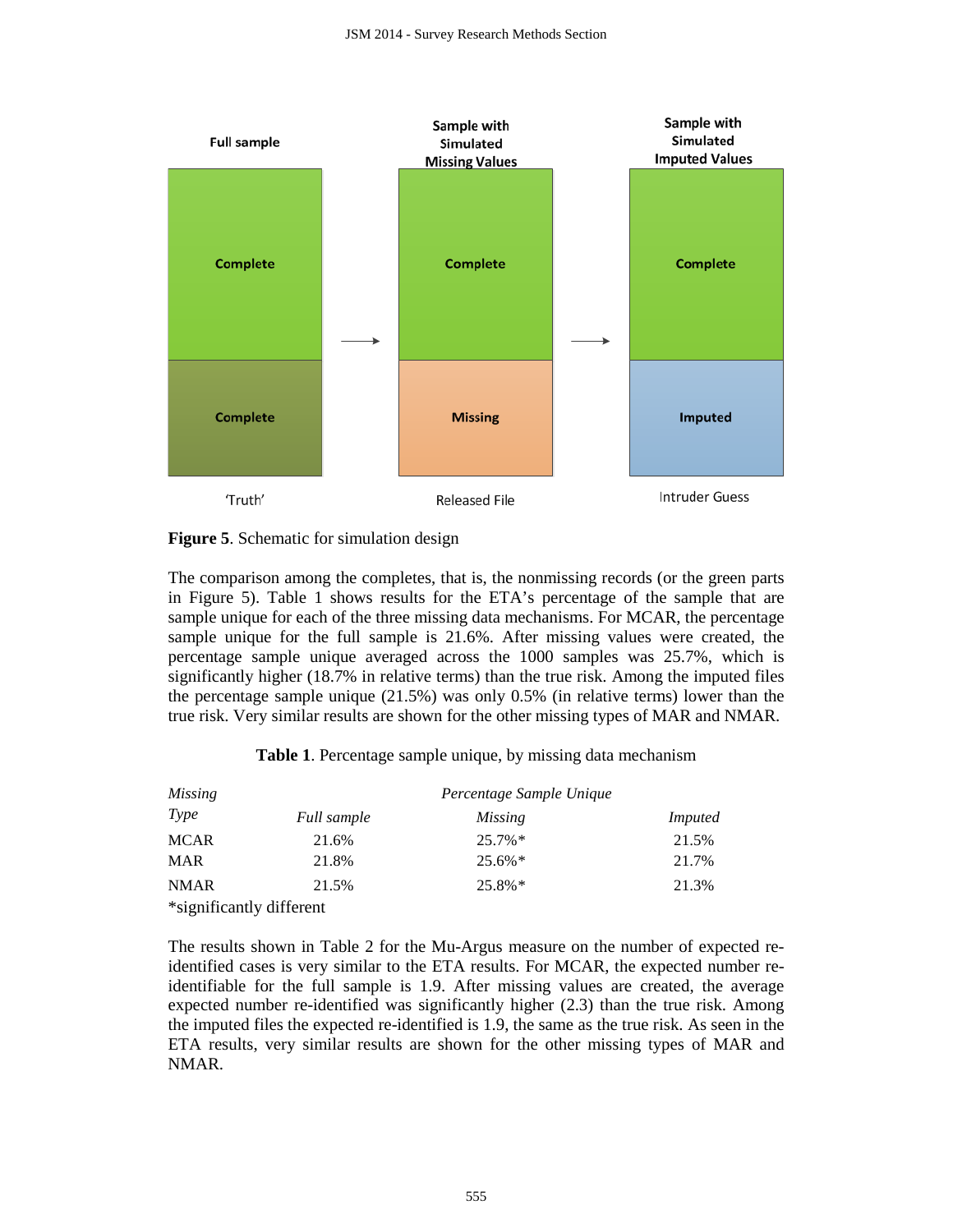| <i>Missing</i>           | <b>Expected Number Re-Identified</b> |         |                |  |
|--------------------------|--------------------------------------|---------|----------------|--|
| Type                     | Full sample                          | Missing | <i>Imputed</i> |  |
| <b>MCAR</b>              | 1.9                                  | $2.3*$  | 1.9            |  |
| <b>MAR</b>               | 1.9                                  | $2.2*$  | 1.9            |  |
| <b>NMAR</b>              | 1.8                                  | $2.2*$  | 1.8            |  |
| *significantly different |                                      |         |                |  |

## **Table 2**. Expected number re-identified, by missing data mechanism

This simulation provides indications that the risk measures are likely to overestimate the true risk when missing values are present. The simulation shows a successful correction by temporarily imputing for the variables used in the risk assessment prior to computing the disclosure risk measure. It is also interesting to see that the missing value mechanism had only a slight impact under this simulation set up.

## **5. Conclusions**

In conclusion, we evaluated the disclosure risk impact of certain variables being included or excluded for 23 countries using PIAAC PUF using disclosure risk measures. Different risk measure approaches yield different results and conclusions. As a guide, if it is unknown who is in the sample, then one of the re-identification risk measures (Mu-Argus or the loglinear model approach) is recommended, otherwise, either the ETA or SUDA approach can be useful to identify sparse combinations of variables within the sample. It was determined that a risk threshold could be used to give guidance about what variables should or should not be included, as illustrated with the Mu-Argus measure. In a similar manner, agencies could use risk measures to re-assess their current confidentiality rules or set risk thresholds for their studies.

The impact of missing data on disclosure risk provided indications through simulation that the risk measures overstate the true disclosure risk (under the simulation assumptions). The simulation showed that imputing the variables prior to computing the disclosure risk corrected the overstatement. This emulates a scenario where missing values were not imputed already. If already imputed for the purpose of dissemination then the imputed values can be used in the risk computation. Consideration for dropping the imputation flags from the PUF would reduce the risk further, since imputation without knowing which values were imputed may then be considered as having similar risk-reducing effects as random perturbation.

## **References**

- Benedetti, R. and Franconi, L. (1998). Statistical and technological solutions for controlled data dissemination. Pre-proceedings of *New Techniques and Technologies for Statistics*, *Vol. 1*. Sorrento, pp. 225–232.
- Domingo-Ferrer, J., Torra, V., (2001) A quantitative comparison of disclosure control methods for microdata, Confidentiality, disclosure, and data access : Theory and practical applications for statistical agencies. Doyle, P.; Lane, J.I.; Theeuwes, J.J.M.; Zayatz, L.V. eds., Elsevier, pp. 111-133.
- Duncan, G.T. and Lambert, D. (1989). The risk of disclosure of microdata. *Journal of Business and Economic Statistics* 7, 207-217.